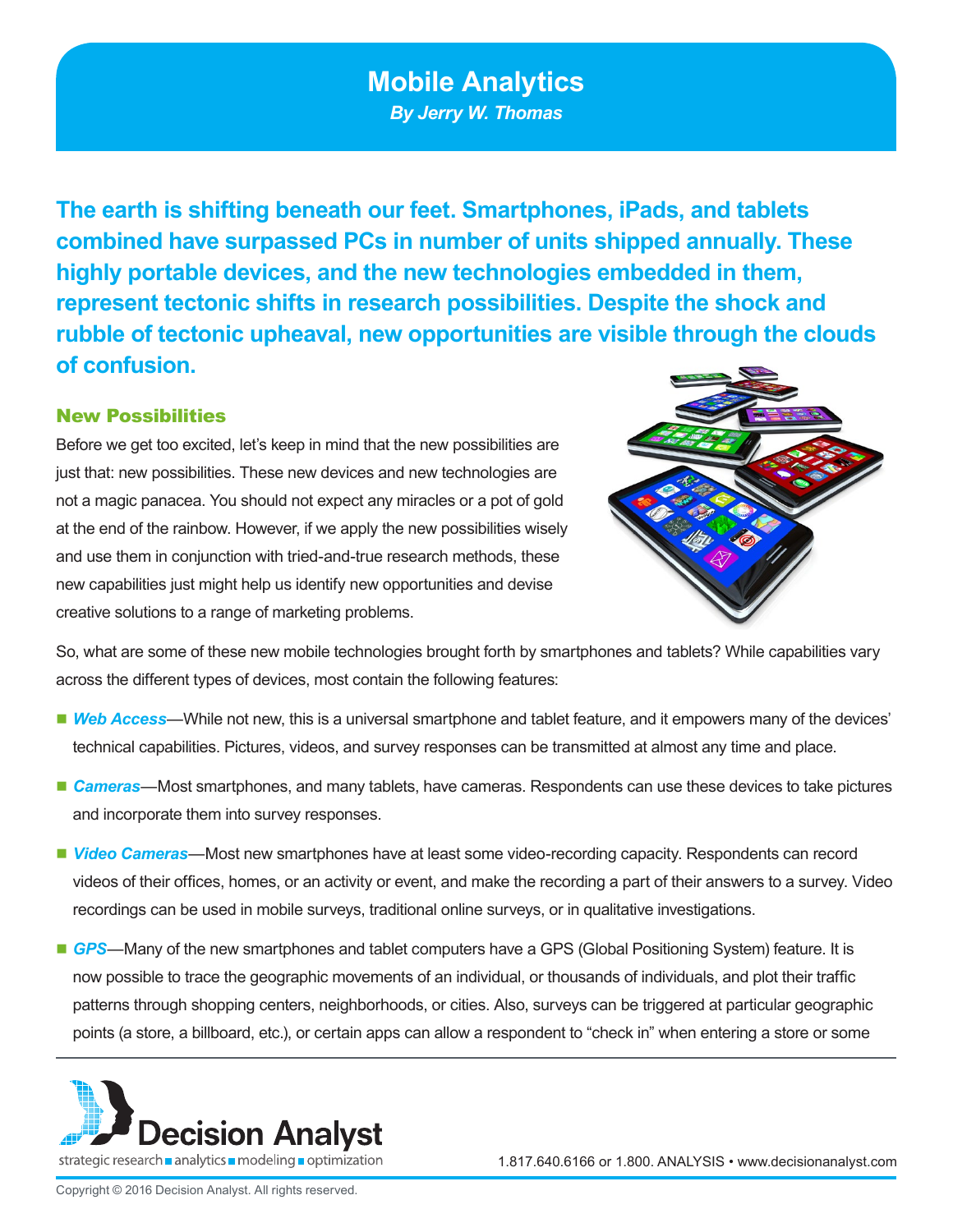*It is now possible to trace the geographic movements of an individual, or thousands of individuals, and plot their traffic patterns through shopping centers, neighborhoods, or cities.* 

other location. By marrying the GPS feature with databases of retail stores' GPS coordinates, it's possible to know which stores have been visited. Of course, respondent permission is essential for any type of GPS tracking.

- **Scanners**—With scanning technology built into many of the new mobile devices, it is now possible for consumers to scan the barcodes of products they buy, the barcodes of products in the refrigerator or pantry, or even the barcodes of products while in retail stores. This provides more accurate data about product purchase and usage at the SKU level of detail, compared to traditional survey data.
- **QR Codes**—These codes found in ads, brochures, or at the point of purchase can be "triggers" for surveys when scanned by smartphones.
- *Dictation*—As a consumer visits an entertainment event, shops for a new car, or sees the eye doctor, she can easily record her feelings and observations by dictating to her smartphone or by calling an IVR (Interactive Voice Response) number. If it's important to understand the sounds in an environment, then this smartphone feature allows the respondent to capture (to some degree) sounds in a retail store, a doctor's office, or elsewhere.
- **Keyboards**—Touchscreen keyboards make it possible for participants to type answers, so mobile surveys can include

open-ended questions. (Generally, surveys should include no more than one or two open-ends, and the questions should be worded so that a participant's 140-character response will adequately answer the question). The advent of voiceto-text conversion capabilities available in late-model smartphones provides another means of registering open-ended answers.

 *Near-Field Communication (NFC)*—This system permits radio communication between a smartphone and some other device, merely by bringing the two close together. Radio communication between a smartphone and an unpowered *NFC chip (a "tag")* is also possible. The potential applications of this technology are numerous. The most visible applications at present are smartphone payment systems (such as Google Wallet) that replace traditional credit card transactions.

## Applications to Qualitative Research

Smartphones and tablets (to a lesser degree) are godsends to qualitative researchers. Participants in qualitative projects can respond "on the go" or while visiting particular stores or geographic locations. Participants can record and transmit voice, pictures, video, and sounds. With the ability to take pictures and record video and sounds, the smartphone makes ethnographic studies especially valuable. Respondents can orally record reactions "on the spot" and later transmit these recordings, or they can call into an IVR system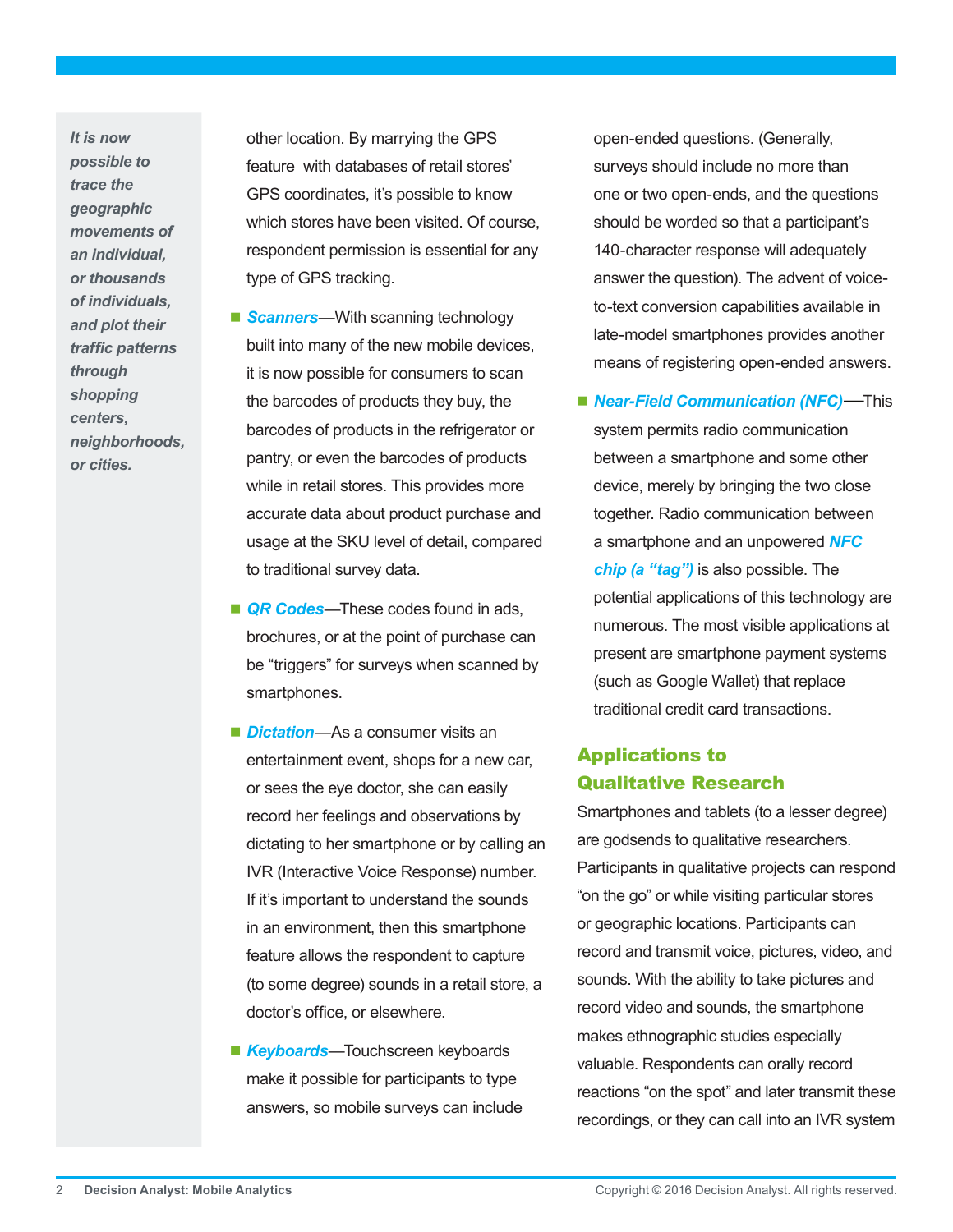to record reactions. Diaries can be maintained on respondents' smartphones during an ethnographic project. Some common qualitative applications include:

- Motivational explorations
- Product usage explorations
- Shopping investigations
- Customer experience studies
- Event marketing projects

# Applications to Quantitative Research

Mobile devices have displays and touchscreens that make simple surveys easy to answer "on the fly." If it's important to know what someone is thinking or feeling at a particular place or point in time, or while engaged in a specific activity, mobile devices provide the means of immediate measurement. Decision Analyst's online panels in the U.S., for example, provide access to roughly 500,000 smartphone users who can be recruited for mobile surveys.

The traditional online survey, if concise and simple in design, works perfectly well on smartphones (and tablets). Mobile surveys and traditional online surveys can be mixed and overlapped, depending on the target market, to achieve more representative sampling. The following are some examples of the range of studies that can be conducted via mobile devices:

■ *Usage Diaries*—Since smartphones are typically carried everywhere at all

times, they can become a constant diary where products that are purchased and consumed can be recorded "at the moment" (and barcodes can be scanned). This yields extremely accurate usage data, compared to reliance on respondent memory after the fact.

- **Traffic Patterns**—GPS allows tracking of respondents' whereabouts and movements through a city, a park, a zoo, or a shopping center. This is useful in site location analyses, traffic flow analyses, and media selection.
- *Surveys Triggered by GPS*—For example, the impact of outdoor advertising might be measured by triggering a mobile survey after respondents pass by a billboard. Surveys about a shopping experience could be triggered as respondents leave a retail store.
- *Brand-Share Data*—A sample of smartphone users could be recruited to scan the barcodes of all grocery products purchased within a given time period, scan the barcodes of all food and drinks purchased at convenience stores, or to scan the brands in one's refrigerator, and so on. This provides highly accurate brandshare or brand-inventory data.
- *Out-of-Stock Analyses*—A thousand randomly recruited smartphone users could photograph the peanut butter displays in their supermarkets. These photos could be

*Decision Analyst's online panels in the U.S. provide access to roughly 500,000 smartphone users who can be recruited for mobile surveys.*